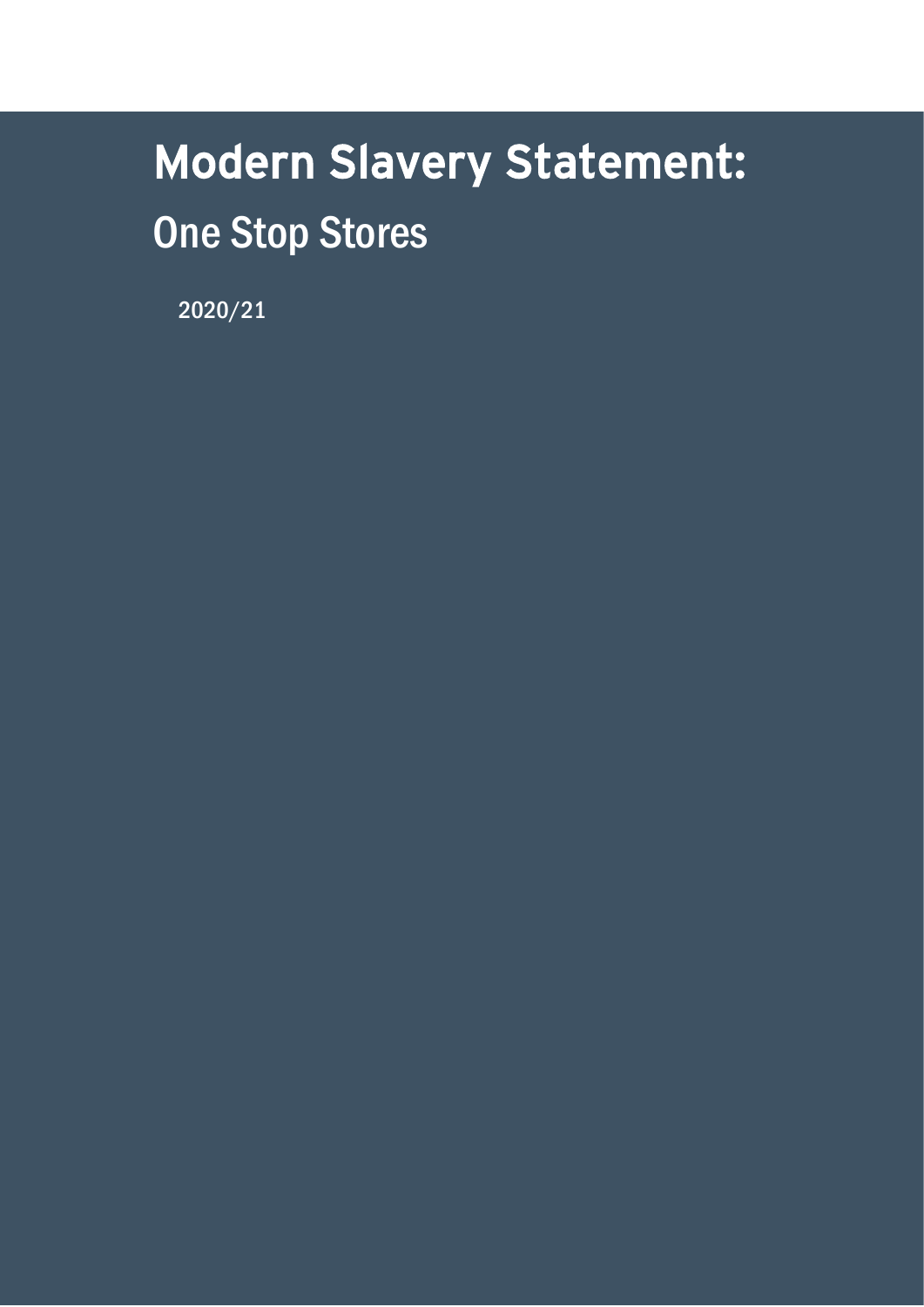# **Contents**

l,

 $\frac{1}{2}$ 

 $\hat{\boldsymbol{\beta}}$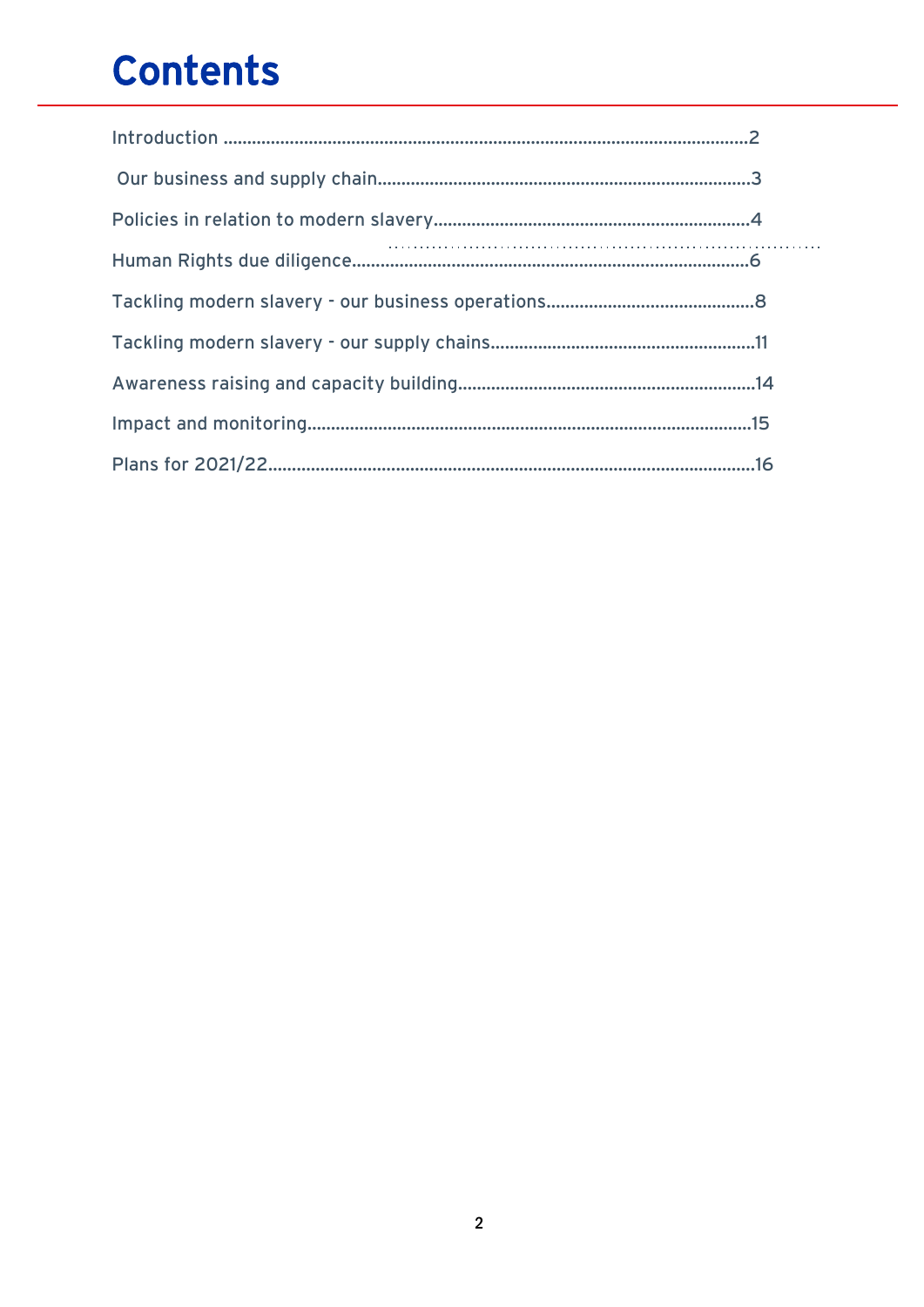### Introduction.



The UK Modern Slavery Act 2015 (the 'Act') requires businesses to state the actions they have taken during the financial year to ensure modern slavery is not taking place in their operations and supply chains. At One Stop, we are fully committed to playing our part in eradicating modern slavery. We firmly support transparency and collaboration to eliminate the risks of modern slavery.

This statement refers to the financial year ending 28

February 2021 and sets out the steps taken by One Stop Stores as well as relevant measures taken at wider Group level to prevent modern slavery and human trafficking in our own operations and supply chains.

Since we published our first statement in May 2017, we have gained greater insight into risk and trends relating to modern slavery, which has enabled us to strengthen our approach. Over the past 12 months we have:

- Continued to embed and monitor modern slavery training for relevant colleagues and for our Franchisees
- Promoted the Unseen Modern Slavery helpline in our distribution centres.
- Continued to review our Procurement Policy in relation to Responsible Sourcing risks and controls
- Implemented bank payments for all our Home News Delivery workers

In the year ahead we will continue to develop our approach to managing the risk of modern slavery within our business and supply chains and ensure our strategy responds to changing risks.

This statement was approved by the Board of One Stop Stores Ltd

Cam

Jonny McQuarrie Managing Director

21 July 2021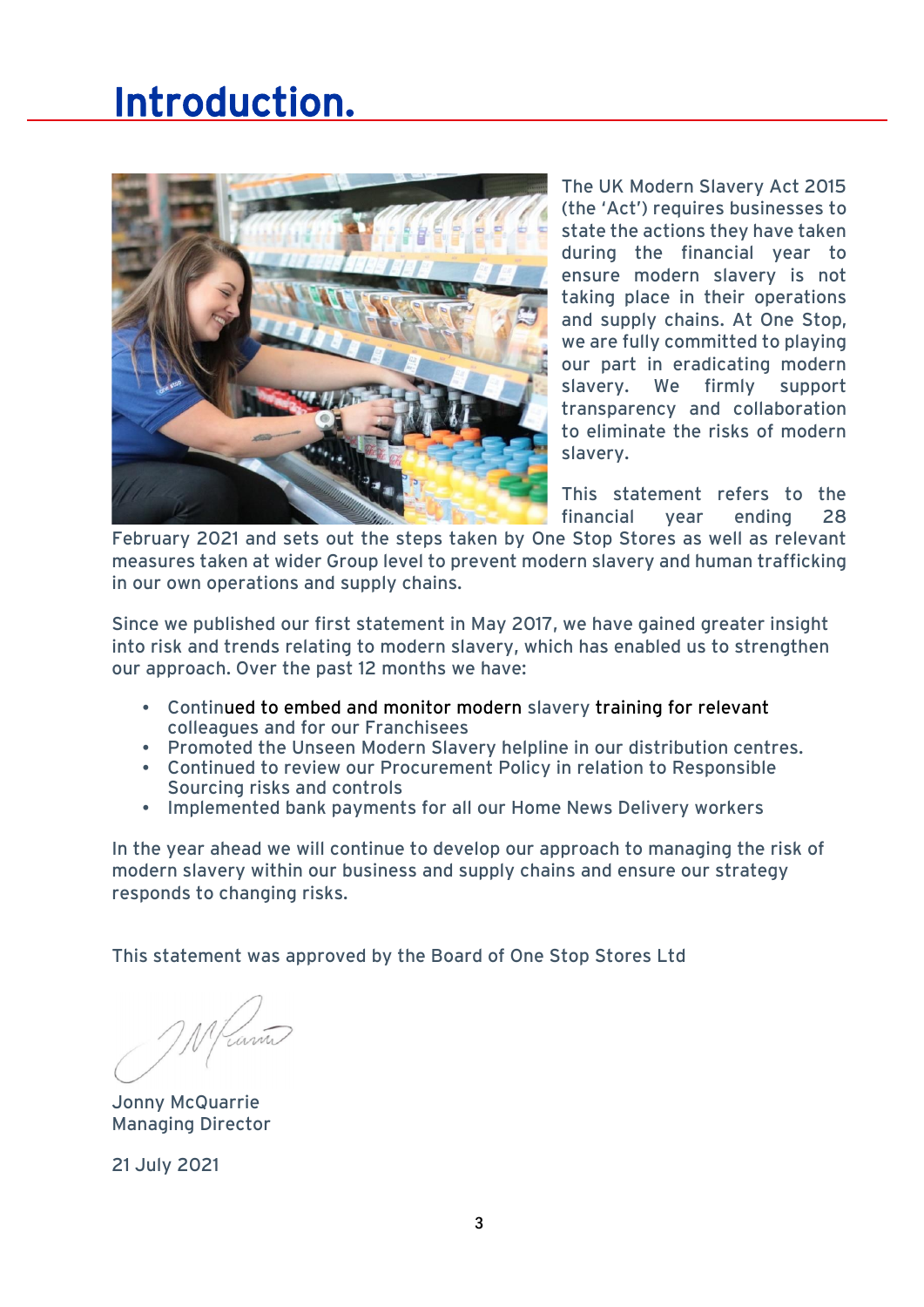# Our business and supply chains.



One Stop Stores Limited is a retail convenience business with over 700 company operated neighbourhood stores and over 210 franchisee stores across England, Wales, and Scotland.

Open 7 days a week, One Stop aims to meet the needs of all its local customers. We offer a range of food, beverages, non-food groceries and general merchandise. Many stores provide additional services including free cash machines, Post Office, Pay Point, Lottery and mobile electronic top-up.

In 2019/2020 we launched a partnership with Deliveroo and 250 of our stores now offer online delivery services. Deliveroo riders are self-employed contractors. Deliveroo's Modern Slavery Statement and their Modern Slavery and Anti-Human Trafficking Policy set out the company's approach to managing modern slavery risk. As we expand our online delivery offer in the coming financial year, we will continue to assess any potential modern slavery risks.

One Stop has 10,300 employees and has been a subsidiary of Tesco since 2003. It operates as a separate business from a Store Support Centre in Brownhills, Walsall, and services its stores with ambient products from 3 distribution centres in Brownhills, Nursling (Hampshire) and Wakefield. We work with Greencore and Booker Retail Partners to deliver fresh food to One Stop stores.

There are over 330 suppliers across fresh, frozen and ambient ranges. Over the last 7 years we have been aligning our supplier base with the wider Tesco Group. All our own-label products continue to be sourced from the same suppliers as Tesco UK stores.

#### One Stop Values:

- Our customers are at the heart of everything we do.
- We treat people how they want to be treated.
- We work together as one team.
- We make things easier.

We believe that our trade with people across the countries we source from should have a positive impact, creating jobs and opportunities for people all over the world. Our commitment to human rights is embedded in the One Stop Little Helps Plan. In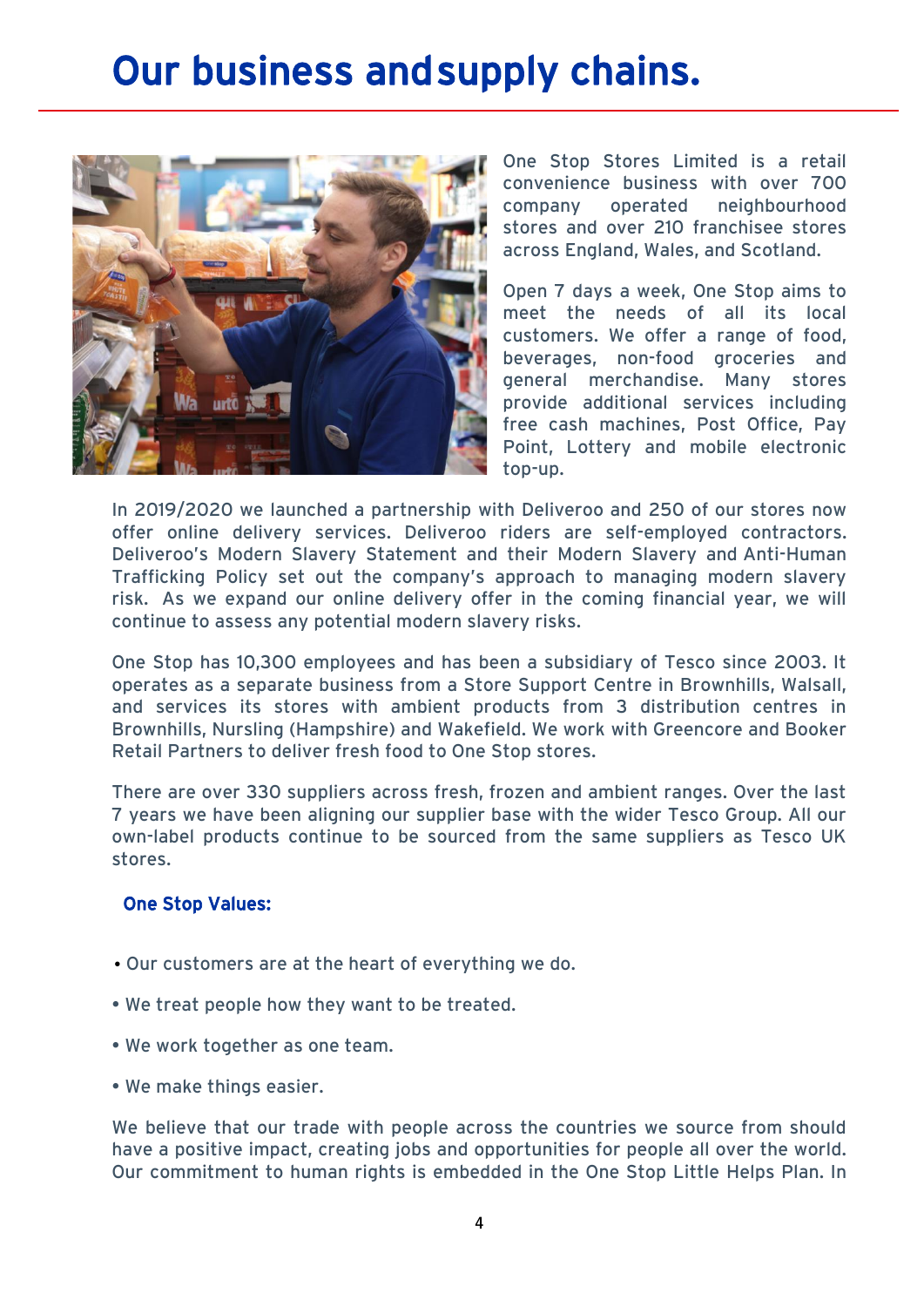the Plan's 'products' pillar we have committed to ensuring that international human rights standards are respected at all our suppliers' sites.

Starting with our own business operations and service providers, and then increasing the visibility we have of our global supply chains through One Stop and wider Group efforts, we work to identify actual or potential risks of modern slavery and help ensure remediation where any cases are identified.

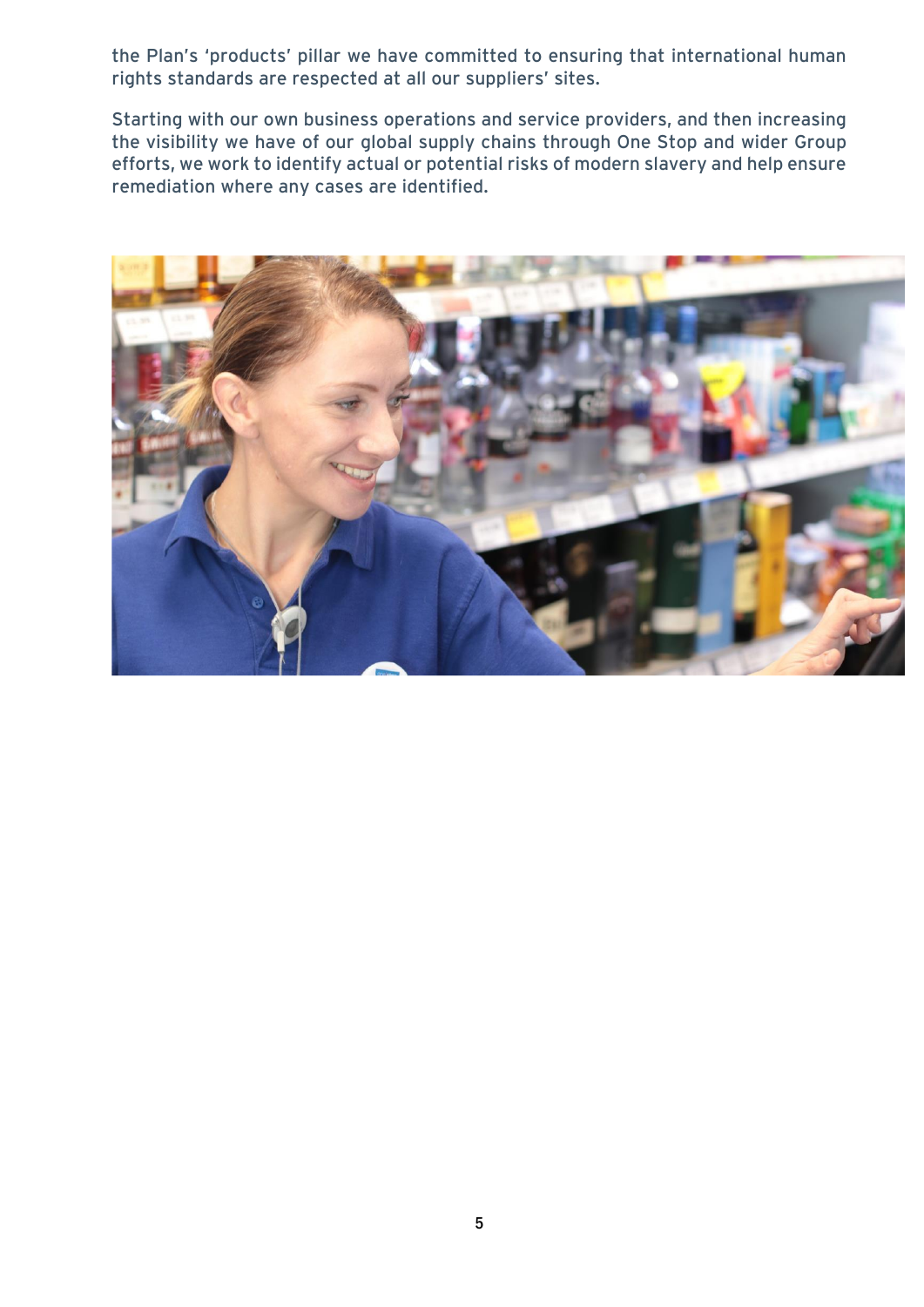## Policies in relation to modern slavery. Ī

At the heart of our approach to human rights are a number of important internationally recognised declarations, standards and codes. These are the foundations for how we work across the Tesco Group, and include:

- The UN Universal Declaration of Human Rights
- The International Labour Organization (ILO) Declaration on Fundamental Principles and Rights at Work
- The UN Guiding Principles on Business and Human Rights
- The UN Global Compact
- The Base Code of the Ethical Trading Initiative (ETI)

The Group Code of Business Conduct outlines the principles regarding how we conduct ourselves as a business. It sets outs obligations to our colleagues, our customers, and those who work throughout the supply chain.

We take any breach of our policies or allegations of labour abuse extremely seriously. One Stop provides independent and confidential 'Protector Lines' for our colleagues. Protector Line, which is also used by the wider Tesco Group, enables our colleagues and our own label suppliers and their staff around the world to raise concerns. Insights from these services are reviewed at both One Stop and Group Compliance Committee meetings.

One Stop specific employee policies are available on the Learning at One Stop platform. Group policies are available on the One Stop shared drive.

Tesco helped to develop and strongly support the CGF's Priority Industry Principles: As part of its membership in the Consumer Goods Forum (CGF), Tesco is one of the companies leading collaborative efforts to combat forced labour in the consumer goods sector. Such collaboration is particularly important in lower tiers of supply chains where we do not have direct commercial relationships. The CGF's Priority Industry Principles are:



As members of the Institute of Human Rights and Business Responsible Recruitment Leadership Group, Tesco also actively supports the Employer Pays Principle that 'No worker should pay for a job - the costs of recruitment should be borne not by the worker but by the employer.'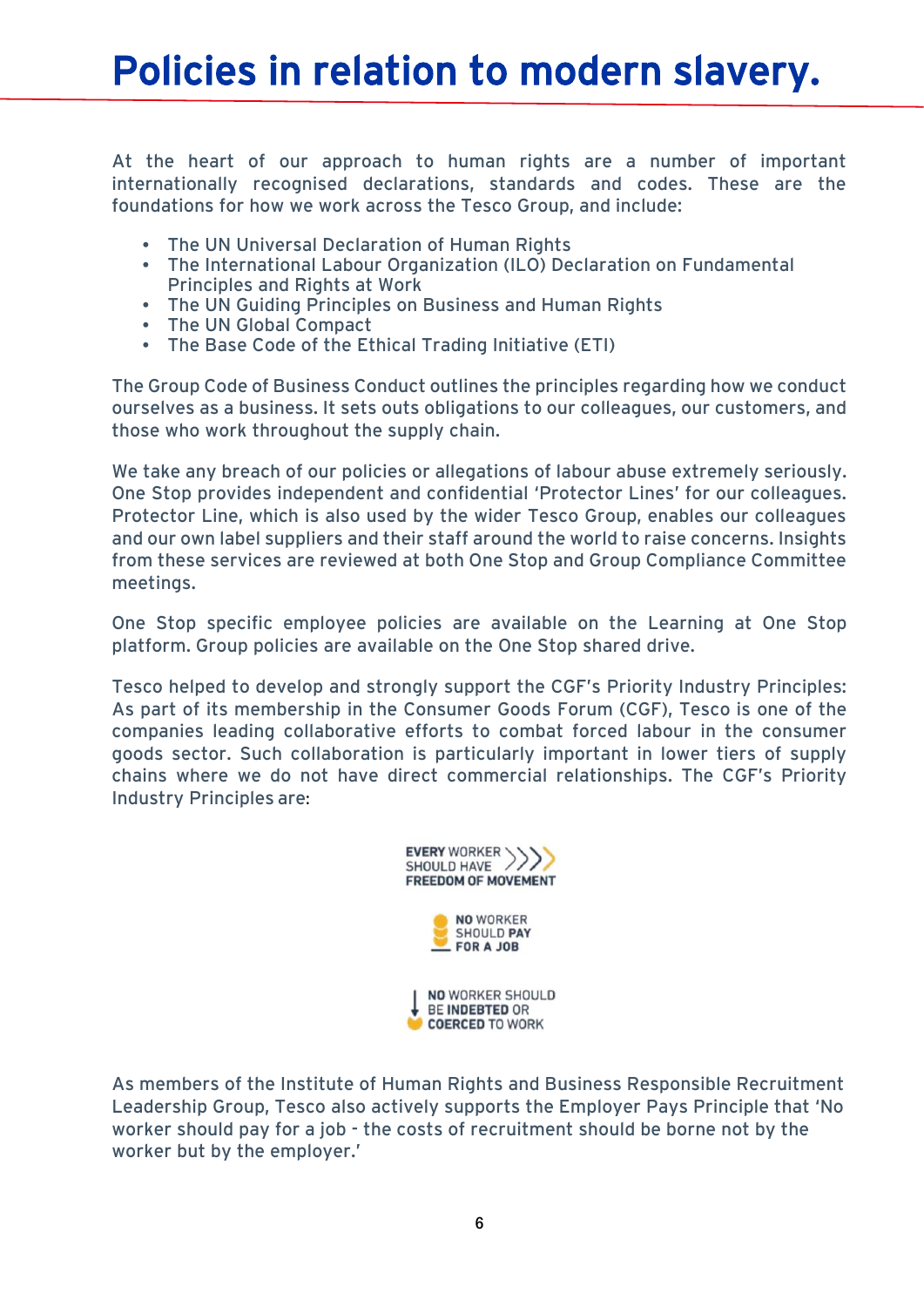#### Governance

Tesco's human rights strategy, which also covers One Stop's own label supply chains, is led by the Group Responsible Sourcing Director, within Tesco's Product division. Overall governance and progress monitoring of Tesco's human rights work, for all markets and subsidiaries, sits with the Board's Corporate Responsibility Committee, which meets three times during the year.

"Responsible Sourcing and Supply Chain" is highlighted as a principal risk within Tesco's overall business wide risk assessment and is reported within the [PLC Annual](https://www.tescoplc.com/investors/reports-results-and-presentations/annual-report-2021/)  [Report and Financial Statements 2021](https://www.tescoplc.com/investors/reports-results-and-presentations/annual-report-2021/). Responsible sourcing is also a key sub-risk within One Stop's principal risk on Brand, Reputation and Trust. We update on current and future risks, progress and performance, and breaches of our policies to the Group Risk and Compliance Committee chaired by the Group CEO, plus the One Stop Risk and Compliance Committee, on at least an annual basis.

One Stop also has an internal modern slavery working group that meets bi-annually, at a minimum, to monitor progress against our modern slavery strategy. An equivalent working group is in place at Group level and is chaired by the Group Responsible Sourcing Director.

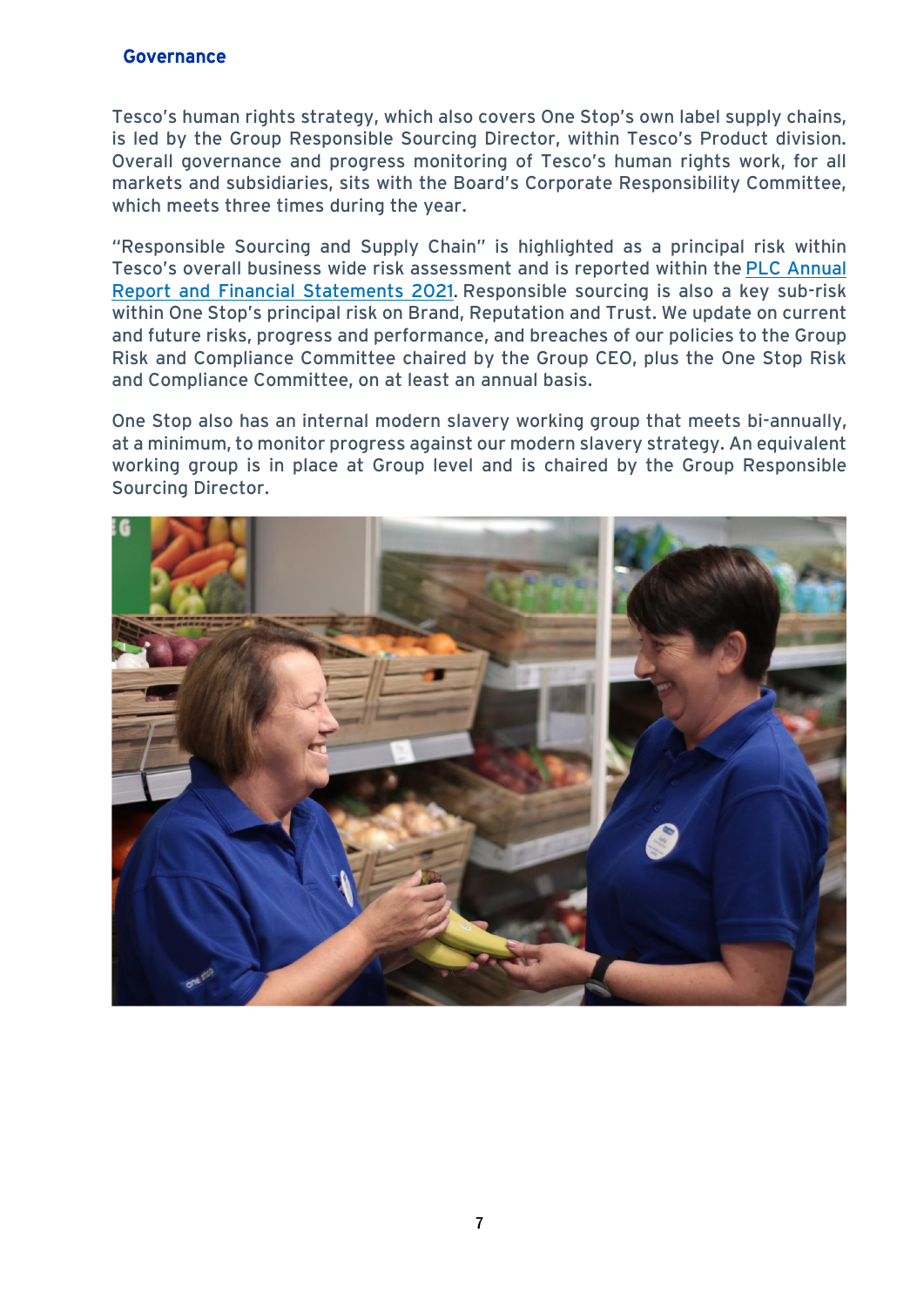# Human rights due diligence.

Risks of modern slavery are dynamic and can change quickly. We recognise this year that both the COVID-19 pandemic and labour market changes linked to Brexit may exacerbate these risks.

Tesco follow a robust due diligence process that was developed in line with the UN Guiding Principles on Business and Human Rights and in consultation with more than fifty internal and external stakeholders. This process covers all One Stop own-label products.

Tesco's 45 dedicated Responsible Sourcing specialists, based across nine key sourcing countries, are well-placed to gather on-the-ground intelligence through direct engagement with suppliers and other relevant stakeholders. This includes capturing the views of workers through conversations, confidential interviews and surveys. Where on the-ground capacity is not available, Tesco work with a range of experienced partners, including consultants and NGOs, who are supported by the Tesco commercial buying and quality teams. In the past 12 months, COVID-19 has hindered Tesco's ability to interface directly with workers and more reliance has been placed on partners who have established networks on-the-ground as well as worker voice technology such as &Wider.

We use the information gathered to continually reassess and respond to the potential and actual risks in our business and supply chains. The learnings from this due diligence framework then inform our human rights strategy.



#### Our due diligence framework has five stages:

Tesco's human rights strategy was developed in consultation with 25 key stakeholders, including suppliers, academics, NGOs and internal stakeholders. Trade union representatives were also engaged to bring the voice of people in our supply chain to our strategy development.

The strategy identifies four clear focus areas. These areas reflect both salient issues within our supply chains and are aligned with stakeholder priorities. They are: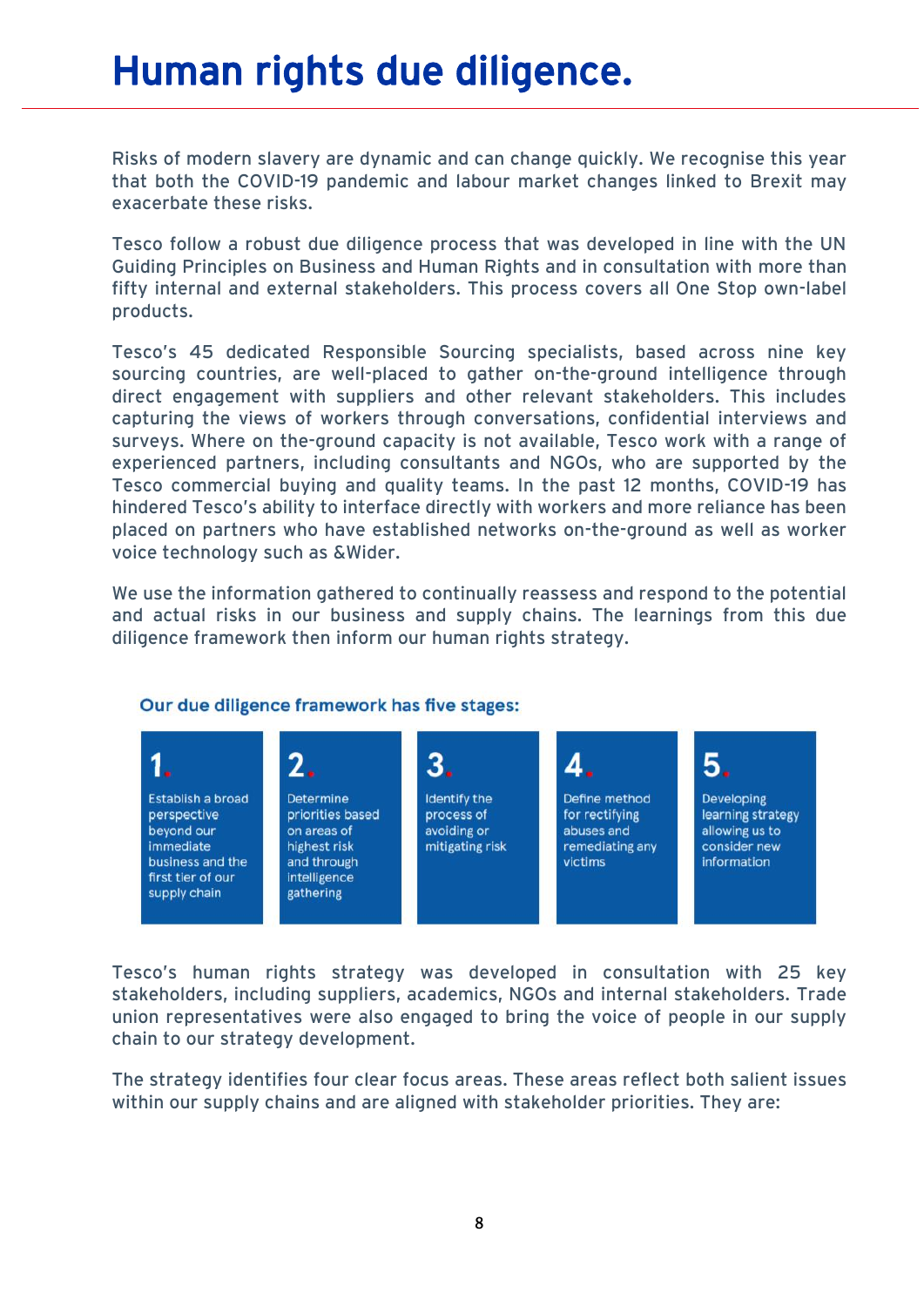

The Group Human Rights strategy articulates a three-pillar approach to taking action in line with our strategy:

1. **Improve:** Driving improvements to working conditions on sites where we have direct leverage together with our suppliers so that we know we are sourcing from better sites and farms.

2. Transform: Where there are complex sector-wide issues we cannot solve alone, we work together with others to drive transformational change by tackling the root causes of endemic issues – focusing especially on worker representation, gender equality, tackling forced labour and sustainable livelihoods.

3. Advocate: We collaborate with our peers to advocate for wider change or to influence regulation and legal frameworks where there is a need.

In 2020, Tesco began a review of the group modern slavery strategy to ensure it continued to reflect the learnings from our due diligence framework. A number of key stakeholders were engaged in this process including representatives from the ETI, the Office of the Independent Anti-Slavery Commissioner, the Consumer Goods Forum and key suppliers. The outcome of the review is a stronger approach and includes consideration of the longer-term impacts of the COVID-19 pandemic and labour market changes linked to Brexit on workers in Tesco's own operations and supply chains. The strategy will be published on the Tesco website in spring 2021.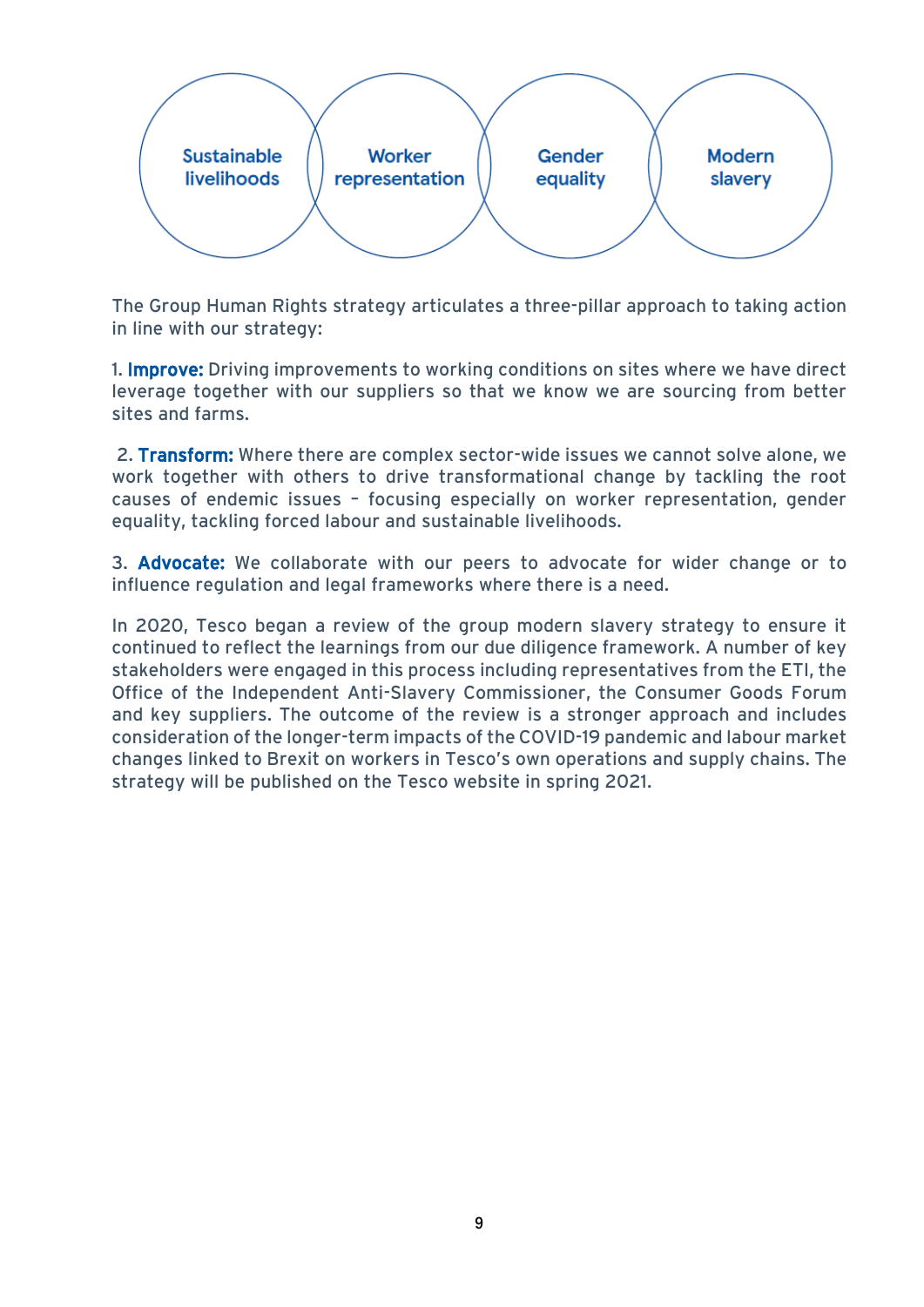### Tackling modern slavery - our business operations.

Most of our colleagues are employed on permanent contracts. The greatest risks of modern slavery exist for workers not in permanent employment for agency workers in our distribution centres.

We have prioritised key business areas based on our analysis of evolving risk in the sector, worker contract types, the level of skill involved in the work, wages and our visibility of the service provider.

Our focus areas in our business operations are:

- Young people who deliver newspapers directly to people's homes
- Franchise stores
- Agency workers in our distribution operations
- Workers providing retail labour services, such as security and cleaning for our offices and stores
- Workers in the construction industry who maintain and fit-out our stores
- Goods Not for Resale manufactured in high-risk countries.

#### One Stop Own Stores

Most of our store colleagues are employed on permanent contracts. For all direct employees of One Stop, we ensure colleagues have a bank account in their own name into which we will pay their salary. We complete right to work checks and investigate any duplicate bank details.

An area of risk for One Stop's own stores is young people who deliver newspapers directly to customers' homes and who are often under the age of 18. We ensure we comply with all local government guidelines relating to the employment of under 18's, including restrictions on the number of working hours. Signed parental consent is required for us to employ workers under 18. In 2019 and we introduced additional measures to manage the risk related to home news delivery workers including additional training for management on work permit applications for under 18's and enhanced Personal Protective Equipment (PPE). In 2020 we updated our processes to ensure that all Home News Delivery colleagues are paid via bank transfer.

#### Franchise Stores

For our franchisees, our contracts include a requirement for them to obtain and check right to work documents for all colleagues as well as making a commitment to adhere to the modern slavery legislation (the Modern Slavery Act 2015). To support our franchisees, we provide right to work briefing documents which includes examples of documents that are acceptable evidence. Every quarter, as part of a routine compliance visit, we review these processes in all our franchise stores. In 2020 we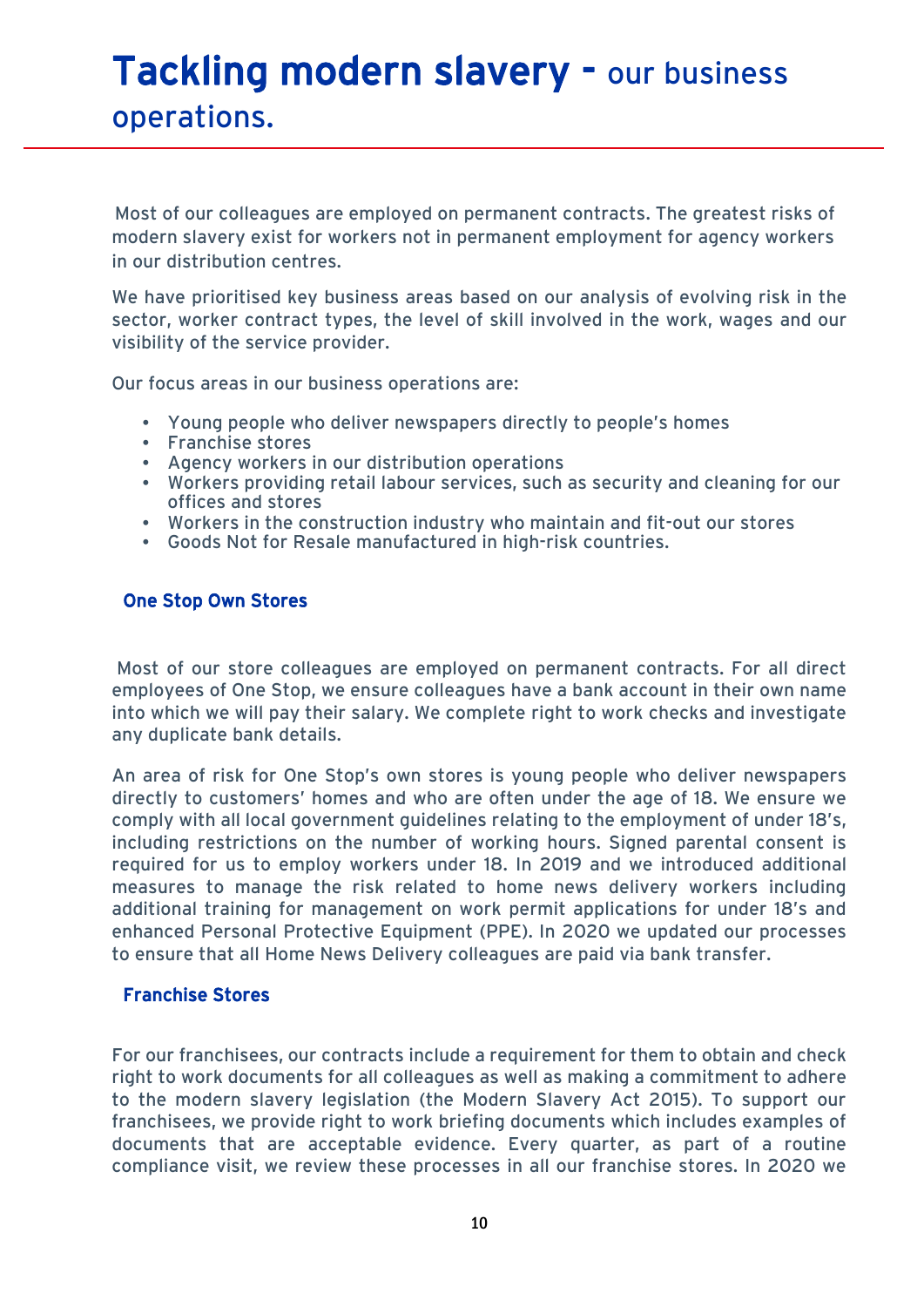launched e-learning resources for our franchisees as well as other relevant One Stop colleagues outlining our approach to tackling modern slavery and providing tools on how to recognise and respond to risks within our own-operations. New Franchisees are asked to complete the training upon joining One Stop.

#### Service Providers

This year we also streamlined the number of labour providers we use in our distribution centres and ensured that all providers receive modern slavery training. Over the next 12 months we plan to initiate due diligence visits to our Distribution Centres. Led by trained Group Security and Distribution colleagues, the primary aim of these visits is to speak 1:1 with agency workers to better understand their recruitment journey and experience of being employed at a One Stop site. These visits complement the on-going worker engagement conducted by both our labour providers and on-site supervisors. We had planned to introduce them in 2020 but they were put on hold due to the COVID-19 pandemic and will be relaunched in 2021.

COVID-19 further impacted our approach to managing modern slavery risks within our operations by causing delays to independent ethical audits of goods providers produced in high-risk countries. In 2020, we reviewed our procurement policy to align, where appropriate, our processes to Group Human Rights requirements developed in 2020. Enhanced Human Rights requirements relate to suppliers in key risk areas as described above and include:

- Independent ethical audits, which include a review of the supplier's management systems to ensure they are adhering to the ETI Base Code, worker interviews, and analysis of how worker recruitment is managed. This is applicable to or goods not for resale suppliers who produce One Stop branded or products made to our specifications with production in high-risk countries).
- Attendance at tailored modern slavery training hosted by Stronger Together (for labour agencies, store fitting and maintenance service providers, and retail labour service providers such as cleaning and security). This a UK based multistakeholder initiative aiming to reduce modern slavery through guidance and training.
- On site due diligence (for example worker interviews) at sites where suppliers provide labour or services.

We had one allegation of non-compliance with agency worker regulations surrounding holiday pay in 2020-21. The allegation was made that some agency workers were not paid in full for their holiday entitlement. The investigation did not identify any indicators of modern slavery, however after a thorough investigation we made the decision to terminate our relationship with the service provider involved.

#### Unseen partnership.

Tesco continue to work in partnership with the anti-slavery charity Unseen, who run the UK's 24/7 independent and confidential Modern Slavery & Exploitation Helpline. Trained helpline advisors are able to support potential victims of modern slavery as well as offer a way for businesses and the public to raise suspicions or concerns, complementing our own Protector Line. Real-time translation is available in over 180 languages. We expect our primary supplying sites in the UK, as well as our distribution and fulfilment centres, to promote the helpline, enabling us to continue to raise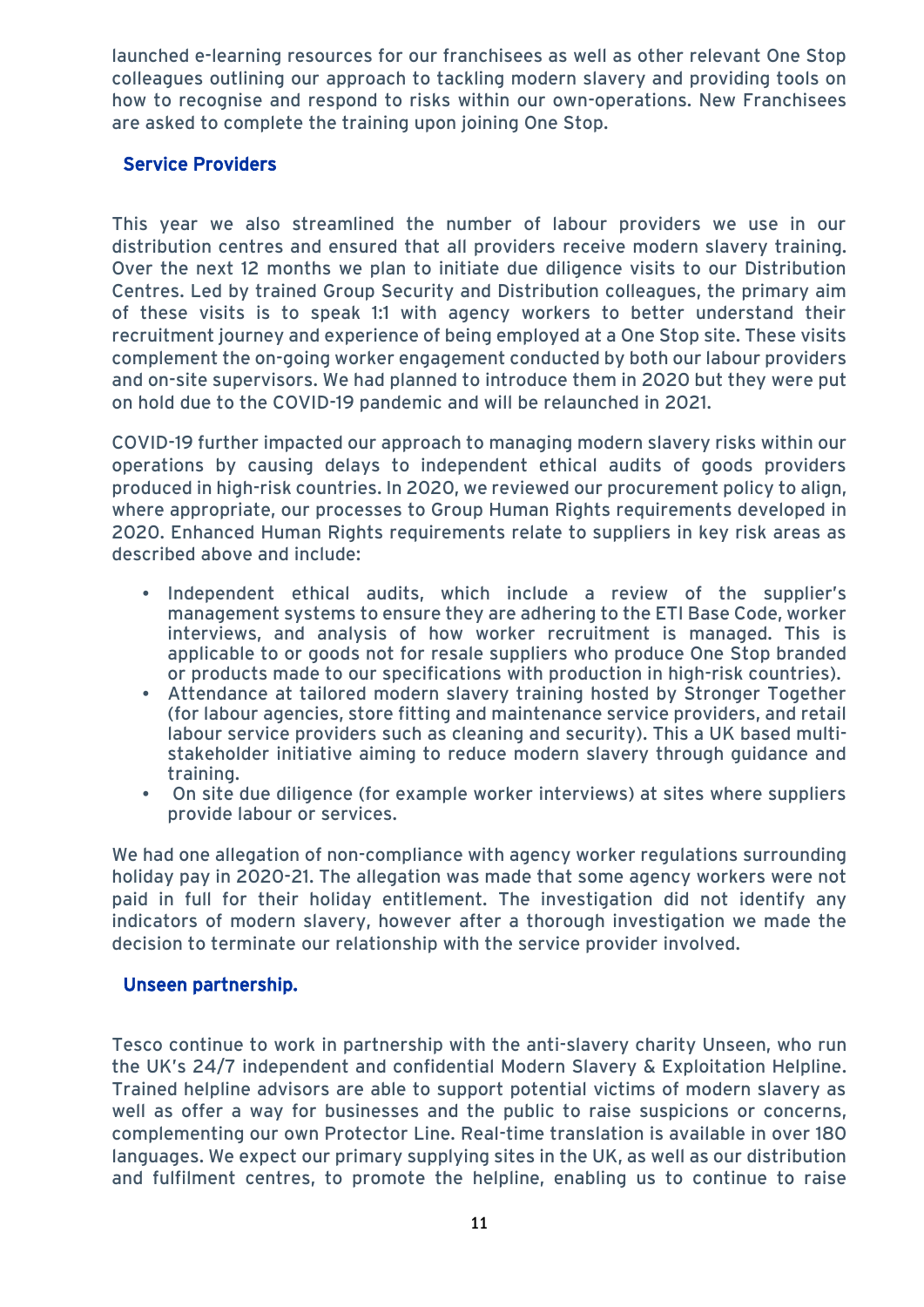awareness of modern slavery. In 2020 we promoted the helpline in our distribution centres. Through the Unseen business portal, which provides us with information about concerns reported to the helpline, Tesco gained visibility of eight potential cases linked to supply chains.

#### Indirect Procurement Human Rights (IPHR) Forum

The IPHR Forum is a group of UK retailers, brands and manufacturers focusing on protecting human rights in goods and services not for resale supply chains. In the past 12 months, the group has continued to facilitate collaborative responses to shared risks relating to labour providers, on-site services and waste management. This included coordinating two virtual sessions, alongside key stakeholders, targeting Warehousing and Logistics and Cleaning providers. The sessions highlight labour risks associated with each sector and drive further dialogue on how best to mitigate risks. Tesco represent One Stop in this forum.

#### Modern Slavery Intelligence Network

Launched in 2020, Tesco is an active member of the Modern Slavery Intelligence Network (MSIN), a collaboration between a group of leading companies in the UK food sector. The purpose of the MSIN is to develop and trial a structured intelligence sharing mechanism to enhance members ability to:

- Protect workers from exploitation.
- Prevent and disrupt worker exploitation in their supply chains.
- Prepare systems against identified trends.

Companies within the food sector routinely come across intelligence which could indicate modern slavery and, in line with their obligations, should report it to the relevant authorities. Some of this intelligence is sufficient to lead to further action, and some is not – either because it is unsubstantiated or relates to behaviour which, while exploitative, does not clearly constitute a criminal act such as modern slavery as defined.

The rationale for forming an information sharing mechanism between the private company members of the MSIN is twofold: firstly, in some cases unsubstantiated evidence which may not, on its own, be actionable by investigative authorities may, when collated from multiple sources, become actionable by such authorities. Secondly, although practices may not fall within the remit of a statutory investigative authority, it will empower members of the MSIN to take any action deemed appropriate to combat identified risks of worker exploitation. Tesco represent One Stop in this forum.

The MSIN is currently undertaking an 18-month pilot which will include discussions with key stakeholders. At the end of the pilot, a review of impact and effectiveness will be undertaken prior to determining future actions or plans.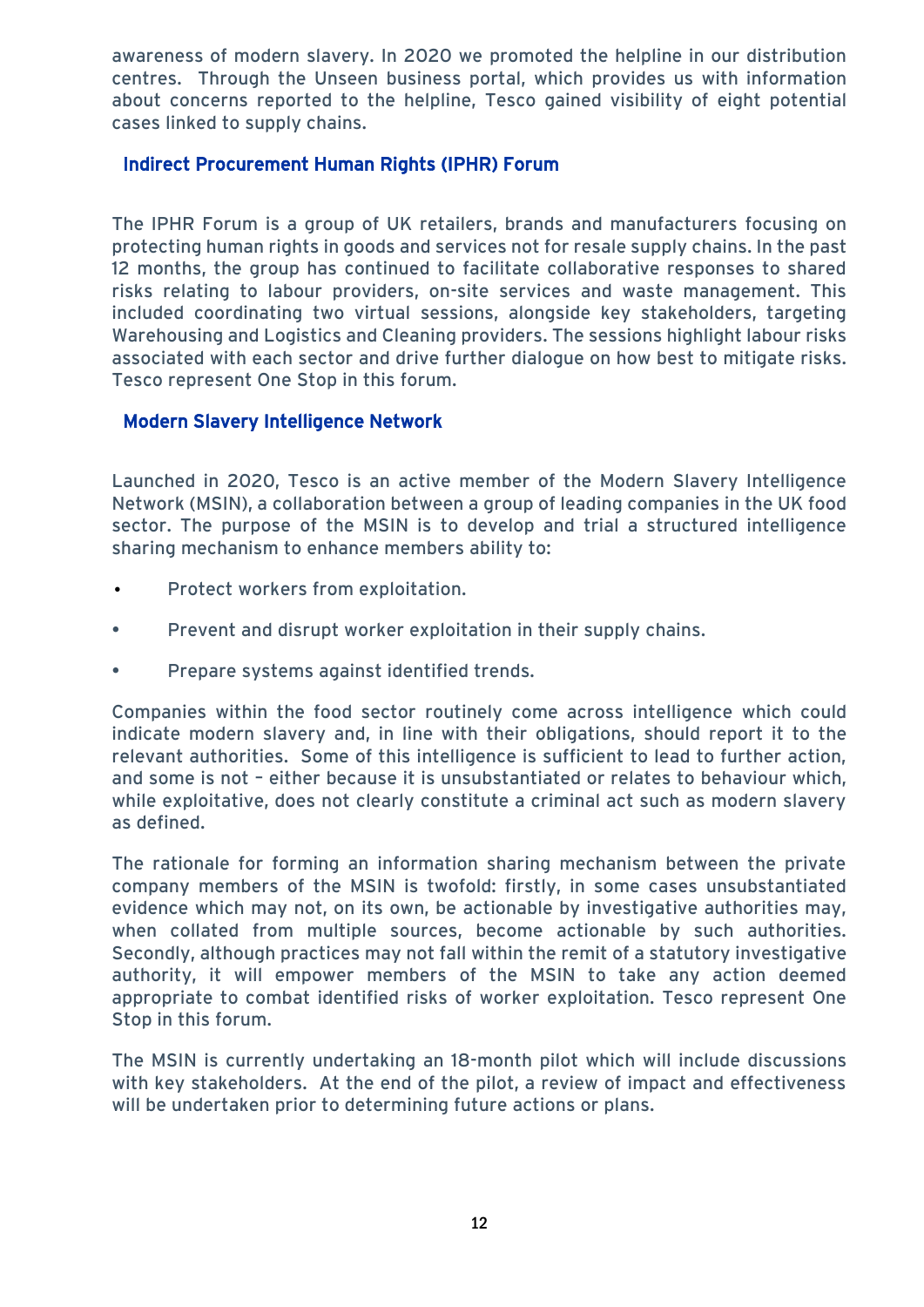### Tackling modern slavery - our supply chains.

All One Stop own-label products are sourced from the same suppliers as Tesco UK. One Stop benefits from the wider group's Modern Slavery control framework when it comes to our shared supply chains. For detailed information on these controls including risk assessment, driving improvement through ethical audits, investigating modern slavery risks, advocacy, responsible recruitment, etc., see the section 'Tackling Modern Slavery in Our Supply Chains' in [Tesco's Modern Slavery Statement](https://www.tescoplc.com/media/757636/tesco-modern-slavery-statement_2021.pdf).

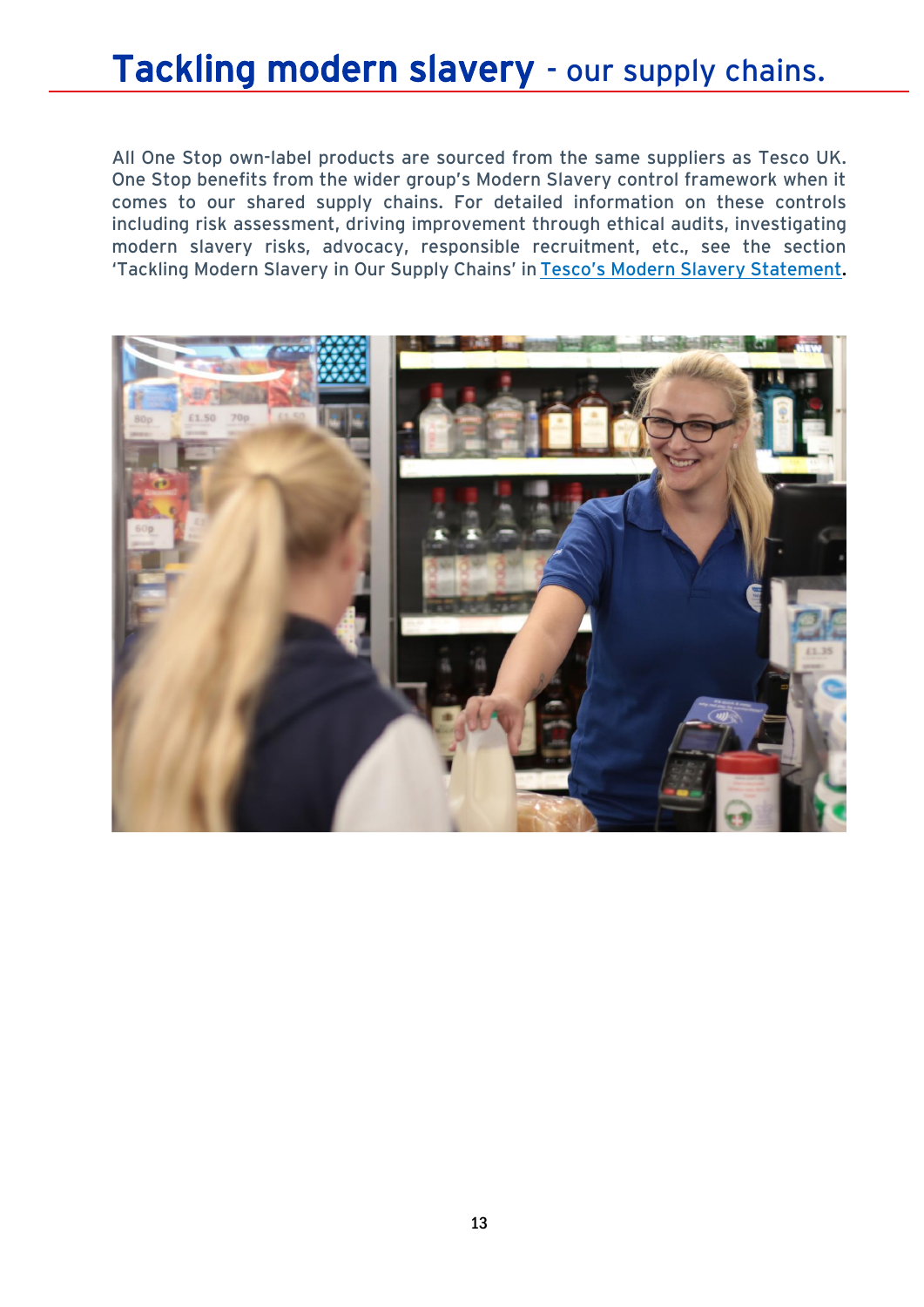### Awareness raising and capacity building.

 $\overline{a}$ 

Raising awareness of modern-day slavery, both within our business and our supply chains, is an important part of our strategy. We know that identifying potential and actual cases requires upskilling colleagues and suppliers to understand the drivers of modern slavery as well as the possible indicators.

This year we continue to run targeted e-learning training for the colleagues in our business who have direct contact with workers in our own operations and in our supply chains, including our Area Managers, People Partners, Business Development Managers, and relevant distribution colleagues. Training was also made available to our franchisees. To date we have trained over 130 One Stop colleagues and over 200 Franchisees on modern slavery.

We continue to require all our own label suppliers based in the UK, to attend 'Stronger Together' training. This requirement also includes high risk service providers such as labour agencies and shop fitting and maintenance providers as well as the second-tier suppliers of our key UK food suppliers. Over the past six years, 2,195 representatives from Tesco's food supply chains have attended this training. We also strongly encourage all fruit and wine producers to attend 'Stronger Together' training in South Africa with 529 individuals trained to date

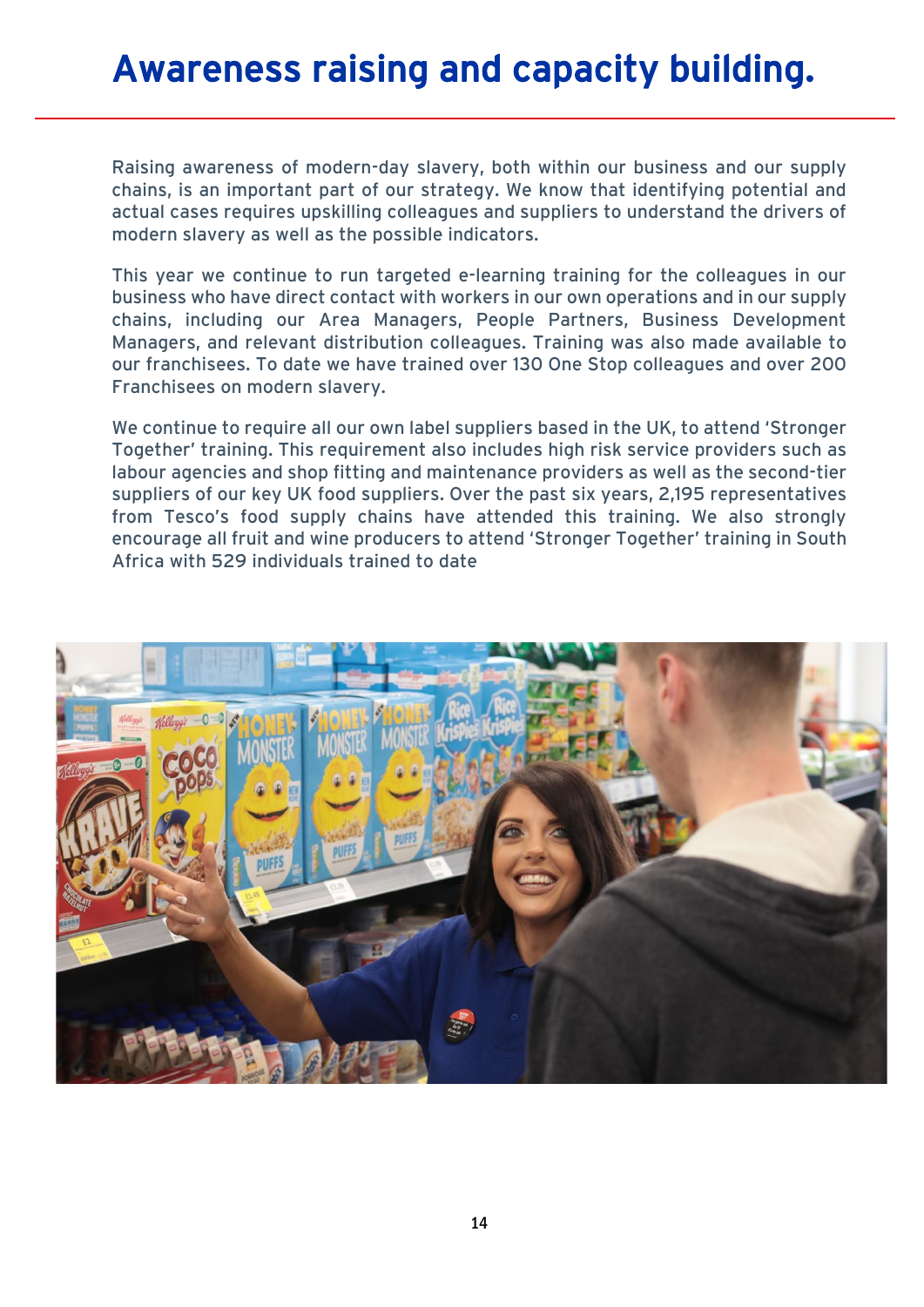Tesco have agreed three new Key Performance Indicators for 2021-2023 under the updated group modern slavery strategy. One Stop will also seek to meet these:

| By end of | <b>Target</b>                                                                                           | <b>Measure</b>                                                                                                                                                                                                                   |
|-----------|---------------------------------------------------------------------------------------------------------|----------------------------------------------------------------------------------------------------------------------------------------------------------------------------------------------------------------------------------|
| 2021      | Zero workers pay for a job in 100% of<br>primary sites in Thailand and Malaysia                         | % of in-scope sites compliant with the Responsible<br>Recruitment requirements - Thailand and Malaysia<br>This KPI is led at Group level as One Stop products are<br>sourced from the same suppliers as Tesco UK.                |
|           | $100\%$ priority colleagues <sup>1</sup> and primary<br>suppliers in the UK trained on forced<br>labour | % of in-scope One Stop colleagues, and Goods for Resale<br>primary suppliers trained in the UK on modern slavery<br>Colleague training is managed within One Stop, while<br>primary supplier training is managed at group level. |
| 2023      | Zero workers pay for a job in 100% of<br>primary sites in priority supply<br>chains/regions             | % of in-scope sites compliant with the Responsible<br>Recruitment requirements. This KPI is led at Group level.                                                                                                                  |

We will continue to report within this statement on the below additional metrics and measures of success:

| <b>Measure</b>                                                                                      | <b>Status 2020-2021</b>                                                  |
|-----------------------------------------------------------------------------------------------------|--------------------------------------------------------------------------|
| Number of One Stop colleagues<br>trained on modern slavery                                          | 138                                                                      |
| Number of One Stop franchisees<br>trained on modern slavery                                         | 199                                                                      |
| Number of cases with modern<br>slavery indicators in our own<br>operations and in our supply chains | 16                                                                       |
| Number of modern slavery cases<br>successfully remediated                                           | We did not identify any confirmed cases of<br>modern slavery in 2020-21. |

We also monitor progress<sup>2</sup> against the commitments we make within our Modern Slavery Statement each year.

<sup>1</sup> Priority colleagues defined as One Stop Area Managers, Business Development Managers, People Partners and Distribution Managers.

<sup>2</sup> Ratings are based on the following; Green – Action fully completed, Amber – Action partly completed, Red – Less than 50% of the action completed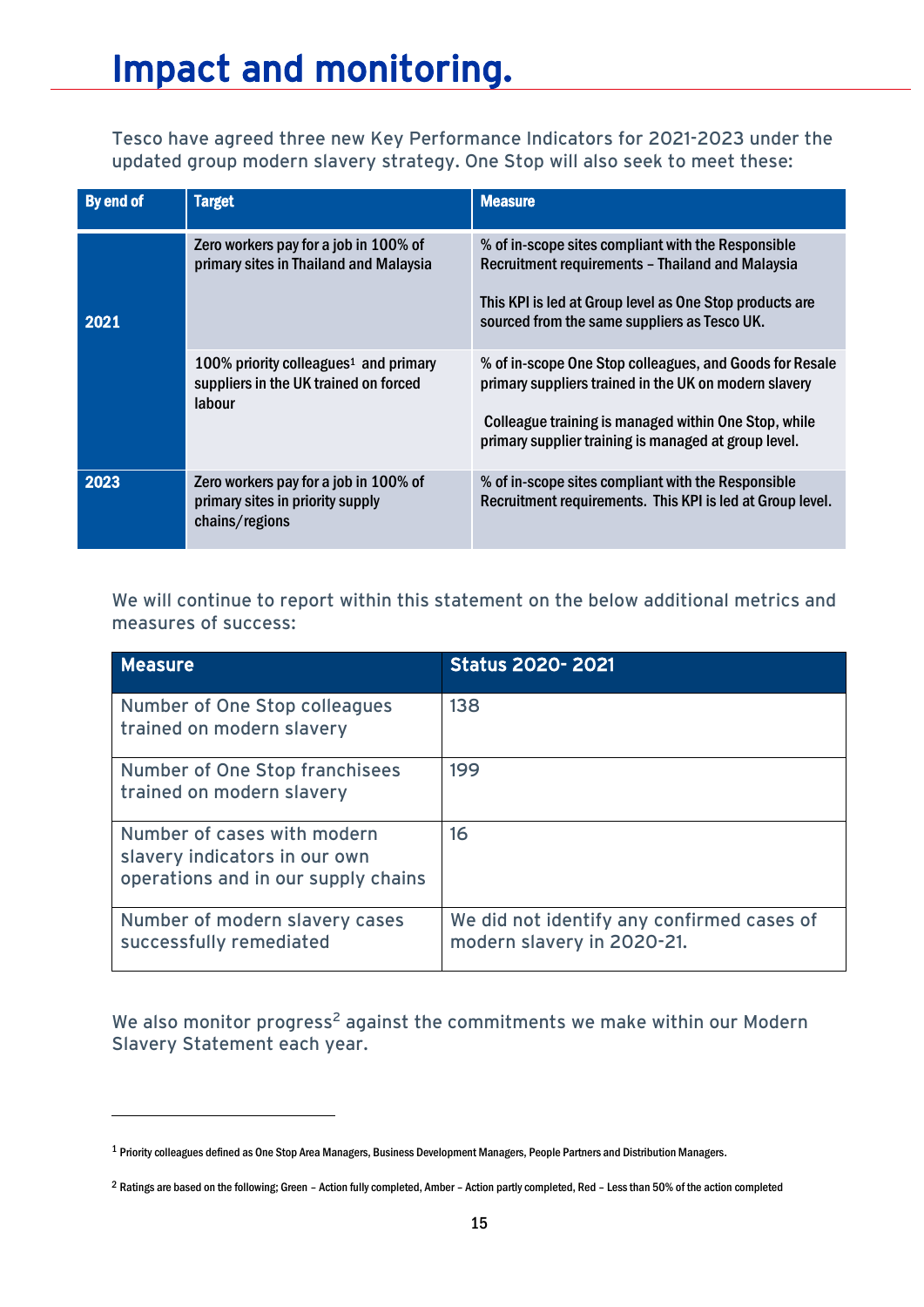| Ensure all relevant colleagues and<br>franchisees complete our Modern<br><b>Slavery e-learning module</b>                                                                                                                                    | All relevant colleagues (including Area<br><b>Managers, Distribution Managers,</b><br><b>Business Development Managers,</b><br><b>People Partners) have completed</b><br><b>Modern Slavery Training.</b>                                                                                                                                                                                                                                                      |
|----------------------------------------------------------------------------------------------------------------------------------------------------------------------------------------------------------------------------------------------|---------------------------------------------------------------------------------------------------------------------------------------------------------------------------------------------------------------------------------------------------------------------------------------------------------------------------------------------------------------------------------------------------------------------------------------------------------------|
|                                                                                                                                                                                                                                              | 199 of 212 franchisees have completed<br>our Modern Slavery Training, and<br>completion is planned or ongoing for the<br>remaining 13 franchise stores.                                                                                                                                                                                                                                                                                                       |
| Identify existing service providers<br>(goods and services not for resale) who<br>are not covered by Tesco's human<br>rights due diligence process and ensure<br>they meet our compliance requirements<br>in our updated procurement policy. | In 2020 we further reviewed<br><b>Responsible Sourcing requirements</b><br>(goods not for resale) and engaged<br>suppliers in high-risk categories with<br>regards to attendance of Modern<br><b>Slavery training and/or SEDEX</b><br>registration and completion of ethical<br>audits.<br>Some of this work has been delayed by<br>the COVID-19 pandemic. In 2021 we will<br>continue to monitor implementation of<br>the new policy and work with suppliers |
| Introduce due diligence visits at our<br>distribution centres carried out by<br>Tesco's Responsible Sourcing team.                                                                                                                           | to address none-compliance.<br>COVID-19 prevented us from<br>conducting these visits. However, we<br>promoted the Modern Slavery &<br><b>Exploitation helpline in our distribution</b><br>centres. We are committed to<br>completing due diligence visits in our<br>distribution centres in 2021.                                                                                                                                                             |
| Ensure all payments for home news<br>delivery workers are made by bank<br>transfer.                                                                                                                                                          | Since 2020 all our News Home Delivery<br>colleagues, including those under 18, are<br>paid via bank transfer.                                                                                                                                                                                                                                                                                                                                                 |
| Ensure that the independent and<br>confidential modern slavery helpline run<br>by Tesco's partner Unseen is promoted<br>on One Stop Distribution centres.                                                                                    | We now have promoted the Unseen<br><b>Modern Slavery and Exploitation</b><br>helpline in One Stop Distribution<br>Centres.                                                                                                                                                                                                                                                                                                                                    |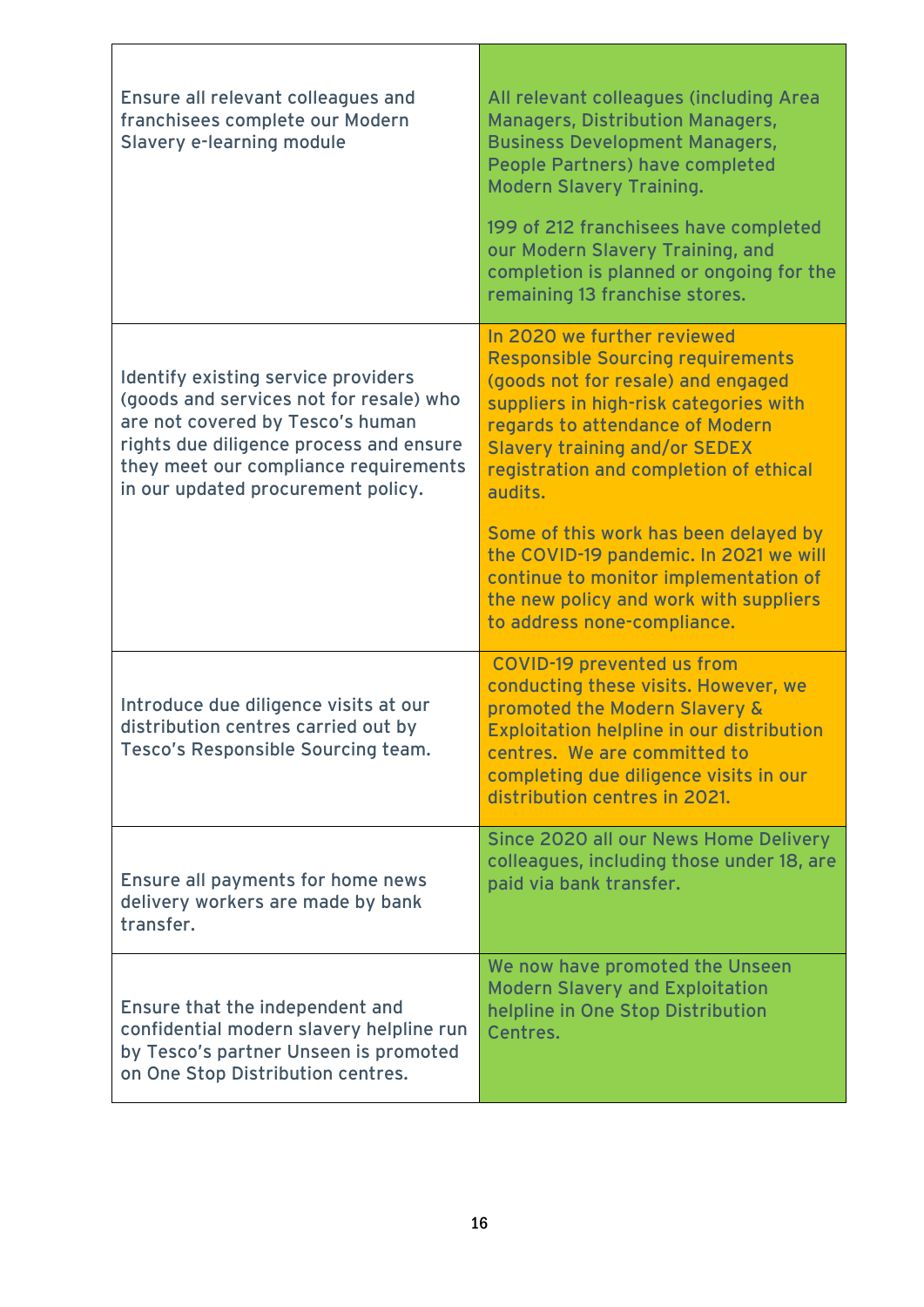#### Supply Chains

| Improve our visibility and monitoring of<br>sites end to end in Produce (fruit and<br>vegetables) and Protein (meat, fish and<br>poultry) supply chains                   | We continue to work with colleagues<br>across our Product categories to<br>improve visibility end to end in high-risk<br>supply chains. However, our reporting<br>platforms are yet to be fully populated<br>with end-to-end site data. |
|---------------------------------------------------------------------------------------------------------------------------------------------------------------------------|-----------------------------------------------------------------------------------------------------------------------------------------------------------------------------------------------------------------------------------------|
| Continue to promote 'Stronger<br>Together' training and the Responsible<br>Recruitment Toolkit to UK suppliers,<br>ensuring it reaches lower tiers of our<br>supply chain | We continue to monitor engagement with<br>both 'Stronger Together' and the<br>Responsible Recruitment Toolkit. In<br>2020 we mandated the completion of<br>the Stronger Together Progress<br>Reporting tool.                            |
| Review our approach to managing risk<br>within the Southern Mediterranean,<br>ensuring it continues to respond to the<br>changing environment in which we<br>operate      | Review our approach to managing risk<br>within Spain, ensuring it continues to<br>respond to the changing environment in<br>which we operate                                                                                            |
| Develop detailed Key Performance<br>Indicators relating to our human rights<br>strategy focus areas, and monitor<br>progress with suppliers.                              | In 2021, we finalised new Key<br>Performance Indicators (KPI's) under<br>each of our human rights strategy focus<br>areas. The KPI's for modern slavery were<br>agreed in consultation with key<br>stakeholders.                        |

In addition to publishing this Modern Slavery statement, as part of Tesco's governance framework we report annual progress on our human rights programme to the Group Risk and Compliance Committee at least once a year. This includes any critical breaches of our policies, the results of ethical audits, and progress against our commitments to responsibly source priority raw materials. At group level, we also publicly disclose progress against the human rights commitments in the Tesco Little Helps Plan on an annual basis. One Stop's modern slavery natural work team monitors progress against our commitments.